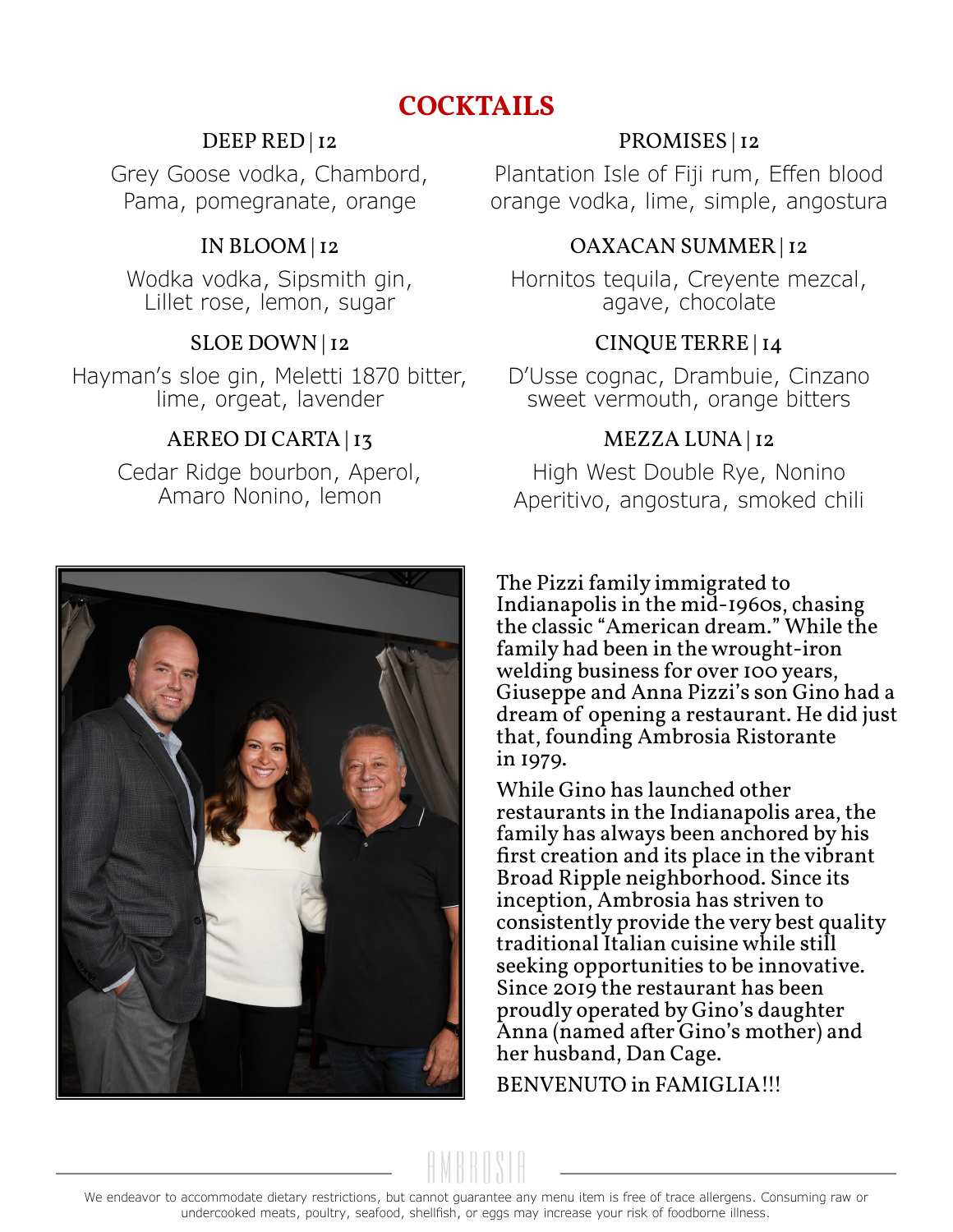# **ANTIPASTI**

#### CALAMARI | 15

Lightly breaded calamari, cocktail sauce

#### COZZE AL VAPORE | 15

Steamed mussels, curry-spiced tomatoes, lemongrass, coconut cream broth, grilled bread

#### POLPO alla GRIGLIA | 15

Grilled octopus, Yukon gold potatoes, red bell peppers, spicy arugula, lemon vinaigrette

#### GAMBERI e PROSCIUTTO | 16

Grilled prosciutto-wrapped shrimp, mixed greens, lemon, herb-infused olive oil

#### TORTA di CAPRINO | 14

Baked goat cheese, gorgonzola cream sauce, herbed crostini

#### BRUSCHETTE POMODORO | 12

Roma tomatoes, basil, olive oil, garlic

# CARCIOFI | 15

Grilled baby artichokes, red peppers, balsamic dressing

#### ARANCINI | 12

Crispy mozzarella risotto balls, marinara, shaved parmesan

#### POLPETTE del NONNO | 3 for 9 | 5 for 13

Classically prepared meatballs with marinara & toasted Tuscan bread

# **INSALATE**

#### BURRATA CAPRESE | 13

Burrata cheese, heirloom tomatoes, arugula, balsamic glaze

#### MISTA | 9

Mixed greens, diced tomatoes, gorgonzola, balsamic dressing

#### TRICOLORE | 12

Chopped cucumber, cherry tomatoes, red onion, kalamata olives, fresh mozzarella, basil, oregano, red wine vinaigrette

#### BARBABIETOLA | 11

Roasted beets, arugula, goat cheese, walnuts, red wine vinaigrette

#### CESARE | 9

Romaine, parmesan, herbed croutons

# **ZUPPE**

Cup 4 | Bowl 6

#### TORTELLINI

MINESTRONE

#### MATRIMONIALE ITALIANA

Meat-filled tortellini, chicken broth

Mixed vegetables

Mixed vegetables, veal meatballs

We endeavor to accommodate dietary restrictions, but cannot guarantee any menu item is free of trace allergens. Consuming raw or undercooked meats, poultry, seafood, shellfish, or eggs may increase your risk of foodborne illness.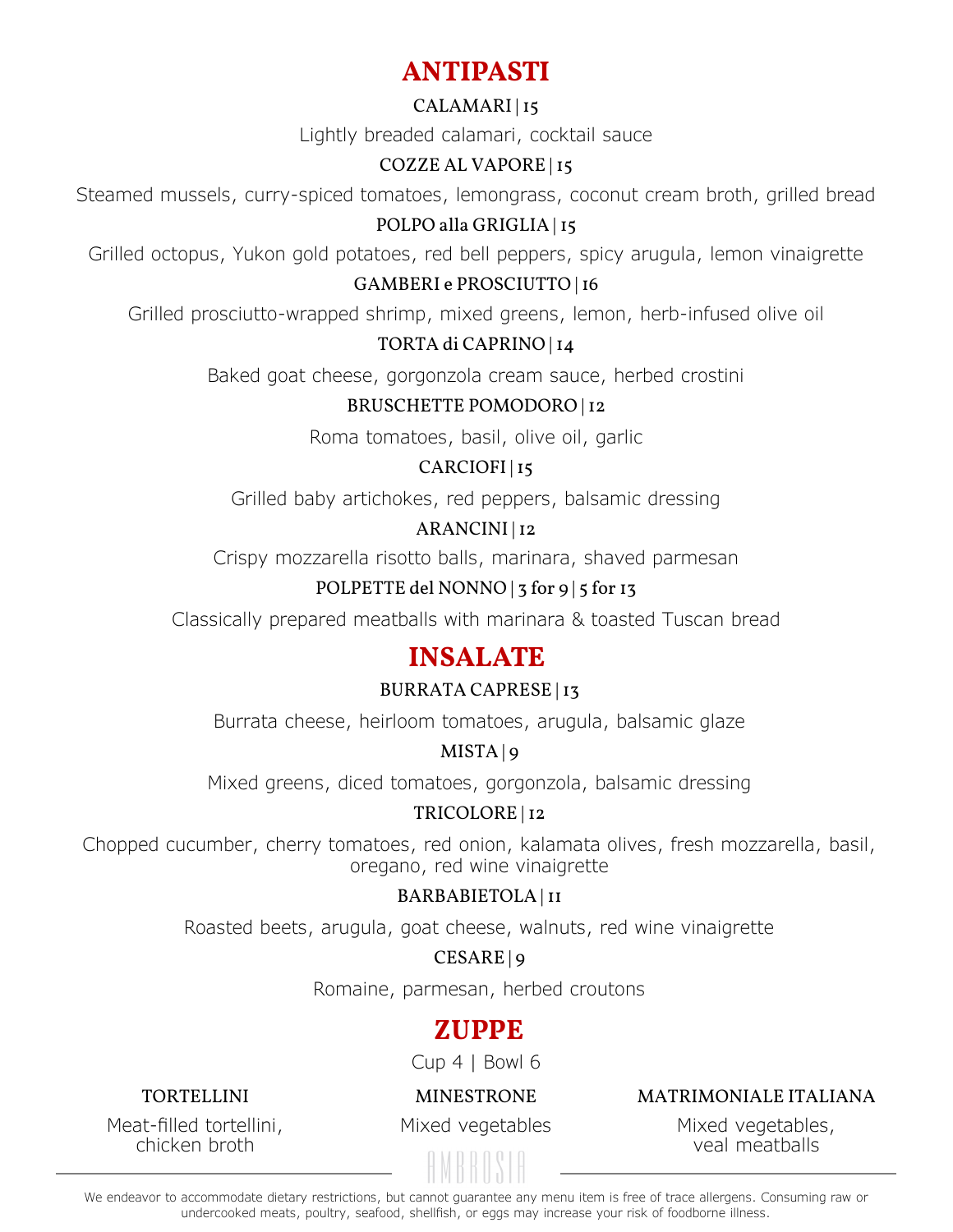# **PASTA**

#### LINGUINE con GAMBERI | 24

Linguine, shrimp, olive oil, garlic, spicy tomato cream sauce

# RIGATONI alla MEDICI | 22

Penne, chicken, artichokes, sundried tomatoes, capers, olive oil, garlic

#### SPAGHETTI con POLPETTE | 20

Our family's classic spaghetti & meatballs recipe

#### GNOCCHI di GIUSEPPE | 21

Gnocchi, mushrooms, Giuseppe sauce Add chicken 5 | add shrimp 6

#### LASAGNA | 22

Pizzi family's world-famous recipe, topped with bechamel & meat ragu

# RAVIOLI della MAMMA | 23

Spinach & cheese ravioli, pesto cream sauce

# TUTTI MARE | 24

Linguine, shrimp, mussels, clams, & calamari in a light tomato sauce

# TORTELLINI alla PANNA | 22

Italian pork and beef tortellini, pancetta, parmesan cream sauce

# SPAGHETTI con LIMON | 21

Spaghetti, lemon, chili flakes, Parmigiano-Reggiano, garlic breadcrumbs, ricotta Add chicken 5 | add shrimp 6

# CARBONARA | 23

Spaghetti, egg, pancetta, parmesan, black pepper

# FETTUCINE ALFREDO | 21

Our classic family recipe add chicken 5 | add shrimp 6

# FETTUCINE BOLOGNESE | 23

Fettucine, three meat Bolognese ragu